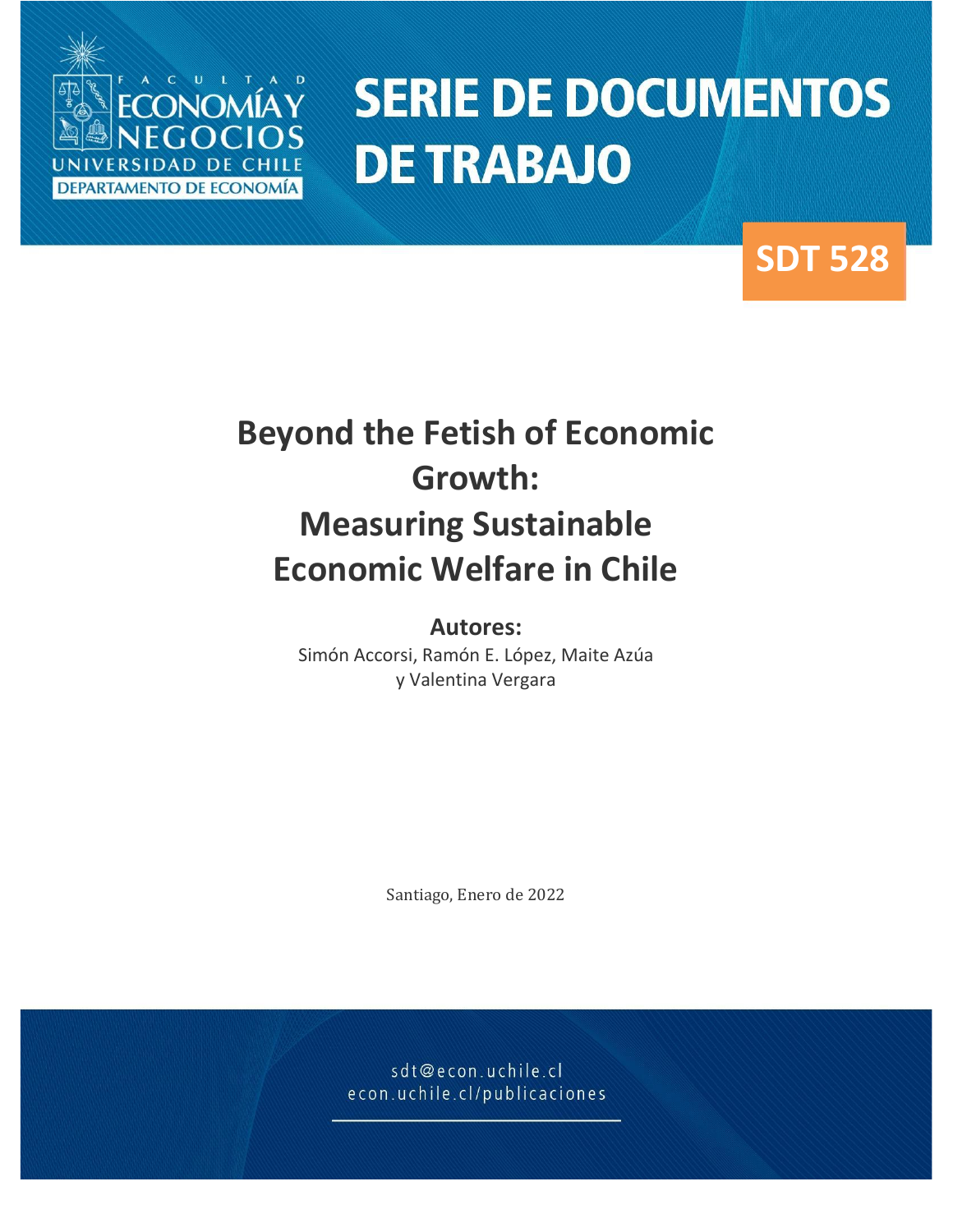#### Beyond the Fetish of Economic Growth:

#### Measuring Sustainable Economic Welfare in Chile

Simón Accorsi O.<sup>1</sup> Ramón E.López<sup>2</sup> Maite Azúa<sup>3</sup> Valentina Vergara<sup>4</sup>

December, 2021

#### **Abstract**

This article presents a calculation of the Index of Sustainable Economic Welfare (ISEW) for the Chilean case (2000-2018). Because of their solid theoretical foundations, we argue that the ISEW is a much more correct and accurate measure of development than Gross Domestic Product (GDP). In the Chilean case, the key explanatory variable in well-being is the economic rent associated with the depletion of its non-renewable natural resources, but we also highlight the need to make visible the Unpaid Domestic and Care Work (UDCW), which represents the biggest sector of the Chilean economy, when its properly measure.

We emphasize the need for a more comprehensive and broader view of the development process and its meaning, according to the guidelines that the ISEW can deliver and its foundations. We finally pointed out to the need to systematize and institutionalize the construction of this indicator in order to make it understandable and legitimate for citizens. In this way, the ISEW can serve as input for the discussion about the direction of our development process.

**Keywords:** Sustainable development, Max-Neef "Threshold Hypothesis", Index of Sustainable Economic Welfare, Economic rents, Chile.

<sup>&</sup>lt;sup>1</sup> Department of Law and Economics, University of Chile. E-mail: saccorsi@derecho.uchile.cl

<sup>2</sup> Department of Economics, University of Chile. E-mail: ramlopez@fen.uchile.cl

<sup>3</sup> mazua@fen.uchile.cl

<sup>4</sup> vvergaram@fen.uchile.cl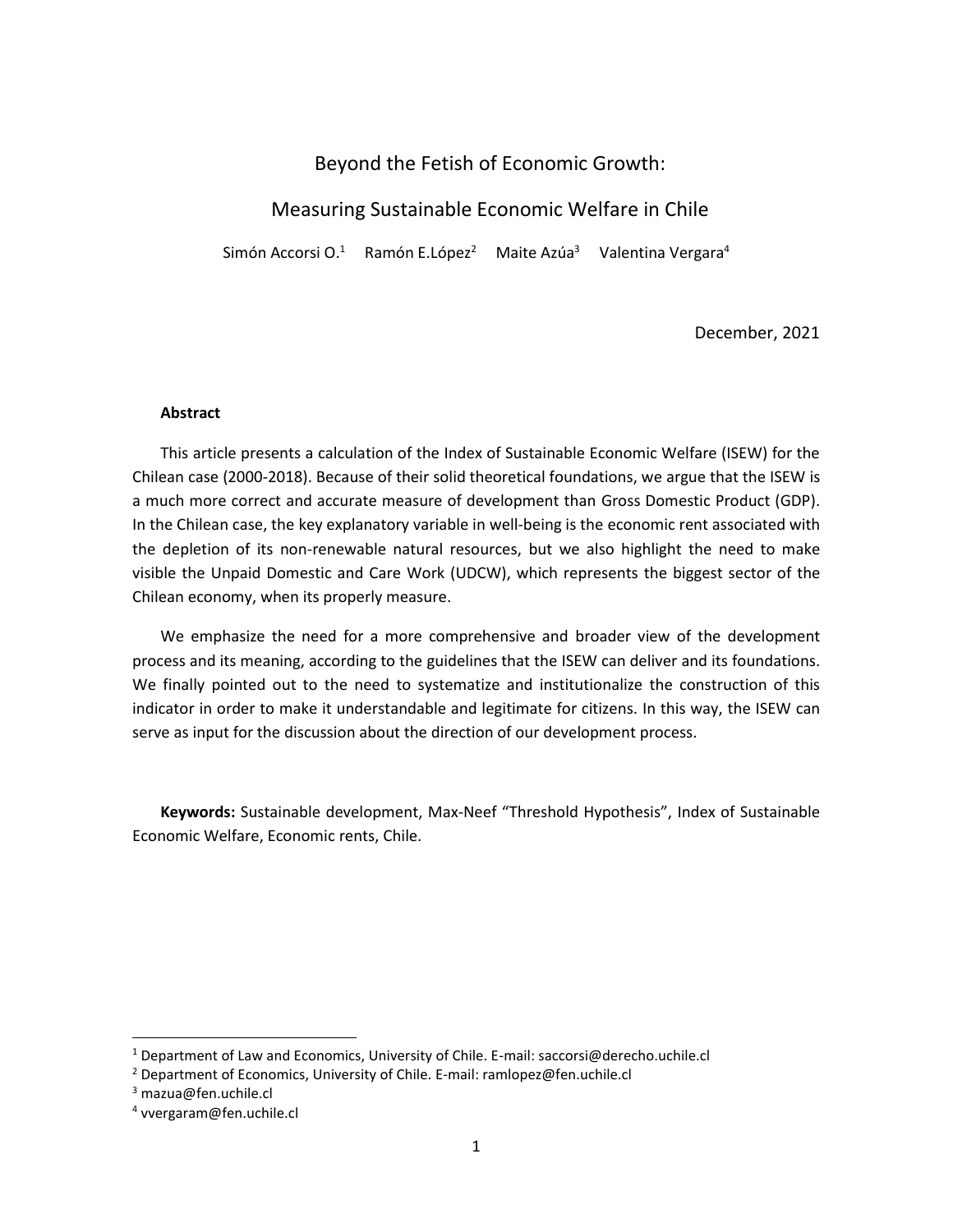#### 1. Introduction: The need for better and comprehensive development indicators

What if we defined the progress of our societies not by the monetary value of the goods and services we consume, but by the quality of life we create in our social and ecological environment? What if we gained a better perspective on economic progress and were able to distinguish between *genuine progress* in a society and mere economic growth? What if we accounted for the "invisible costs" of economic growth? What if we measured our economic well-being from the point of view of long-term ecological sustainability and recognized that the sale of our natural resources also implies a loss of income that is not accounted for in GDP?

Economists often use GDP and per capita GDP as a measure of well-being and progress. It is assumed that countries with high per capita GDP exhibit higher levels of well-being, even though GDP does not distinguish whether this growth is caused by investment in new schools or hospitals or by increased spending on drugs to treat anxiety and depression, weapons or cleaning up toxic waste from pulp production or mining operations.

Our society lives alienated in GDP fetishism. A fetish is a figure or image representing a supernatural entity that is worshipped, and is attributed the power to govern things or people. The origin of the word goes back to the Latin word "*ficticius*" which means artificial or fictitious. Another version indicates that the word comes from the portuguese word "*feitiço*" which means spell. Both versions describe in an accurate manner the current situation. GDP has become an artificial abstraction to which we worship and to which we subordinate our policies, actions and behaviors, keeps us spellbound with its promise of well-being and progress. The economics profession has surrendered itself over to the fetishism of GDP as the indicator for measuring a country's progress and degree of development. This choice is not an innocent one and has consequences, because it defines and shapes the economic policy set of possibilities and the design of public policies.

But development must be understood from a broad perspective that includes the interrelationships between four fundamental dimensions: (i) economic growth, (ii) human wellbeing, (iii) reduction of inequalities and (iv) ecological sustainability. GDP deals only with the first dimension and therefore, by equating development with economic growth, the signal is clear: "The higher the GDP (per capita), the higher the development".

This narrow view neglects the other three fundamental dimensions of development and therefore is also unable to analyze the relationships between these dimensions, e.g., between economic growth and well-being or economic growth and ecological sustainability. Let alone the more complex relational triad of "economic growth - inequality - ecological sustainability".

Measuring development properly therefore, implies having an indicator that, as a basic condition, considers the dimensions mentioned above. This is precisely the purpose of indices such as the "Index of Sustainable Economic Welfare" (ISEW) and the "Genuine Progress Indicator" (GPI).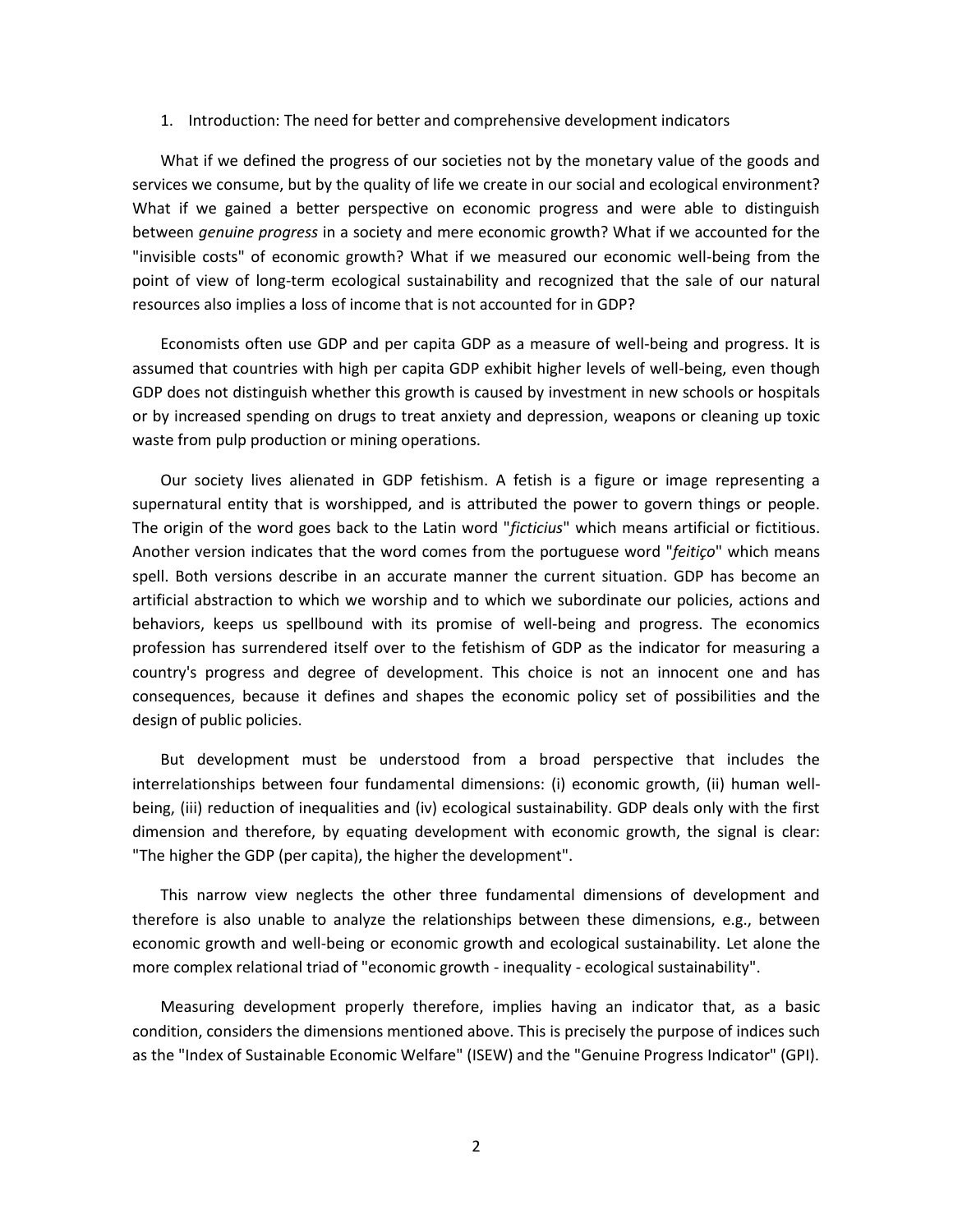#### 1.1 Beyond GDP

Gross Domestic Product (GDP) measures the monetary value of the production of final goods and services in an economy. It is a measure of the value of a country's aggregate output. And when divided by the number of inhabitants, gives the GDP per capita. Economists, and most of the population, have assumed that GDP is the best indicator to measure the development, progress, and welfare of a country. However, as early as the 1930s, Simon Kuznets, creator of the System of National Accounts that gave birth to GDP, highlighted the impossibility of inferring the welfare of a nation through an indicator such as GDP. If there were growth targets, Kuznets pointed out, "they should specify more growth of what and for what", arguing that economic growth must be able to produce more "goods" than "evils" or "ills" to be able to contribute to a nation's well-being. In addition to this prescient warning, there are numerous and growing criticisms of GDP. However, these well-founded criticisms have failed to be taken into consideration, within the realm of policy design and development strategies.

The first problem with GDP is that it assumes that value is found only in activities to which it is possible to assign a price, i.e., it leaves out all activities that occur outside the market or that are not assigned a price through this mechanism. But there are activities highly valuable to society that are not remunerated and therefore are not counted in GDP. The most obvious example is the work performed by people in the household, particularly women. This domestic work - as well as care and voluntary activities - are not included in GDP as they do not have a "market valuation".

Nor does GDP consider the distribution of the value produced. This implies that in its per capita version, GDP cannot and should not be considered as a good indicator of development. Since it does not consider the distribution of income in a country. As an example, let us consider two countries with the same level of GDP per capita, but in country A, 10% of the total income flow goes to the richest 1% while in country B, 30% of the total income flow goes to the richest 1%. Which of the two countries is closer to Development? The question would still be relevant even if country A had a lower GDP per capita than B or if we do the exercise for the same country at two different points in time. In addition, inequality may induce higher unproductive expenditures such as security, weapons, guards, alarms, and so on.

In another dimension of relevant criticism, it is argued that GDP does not even consider its financial sustainability. As Martínez-Alier y Roca (2013) points out: "An economy can have high GDP growth but be indebted to the outside world in an unsustainable way or be growing thanks to a fictitious increase in the prices of financial or real estate assets. Thus, it is unable to tell us whether or not growth is sustainable even in the short term and from a strictly economic point of view".

Furthermore, GDP incorrectly measures income and wealth in natural resource-abundant countries such as Chile, as it does not quantify natural capital losses and natural resource depletion. On the contrary, GDP erroneously considers natural wealth losses such as a lower stock of mineral resources as net income. We will see that for the Chilean case, this is a key element.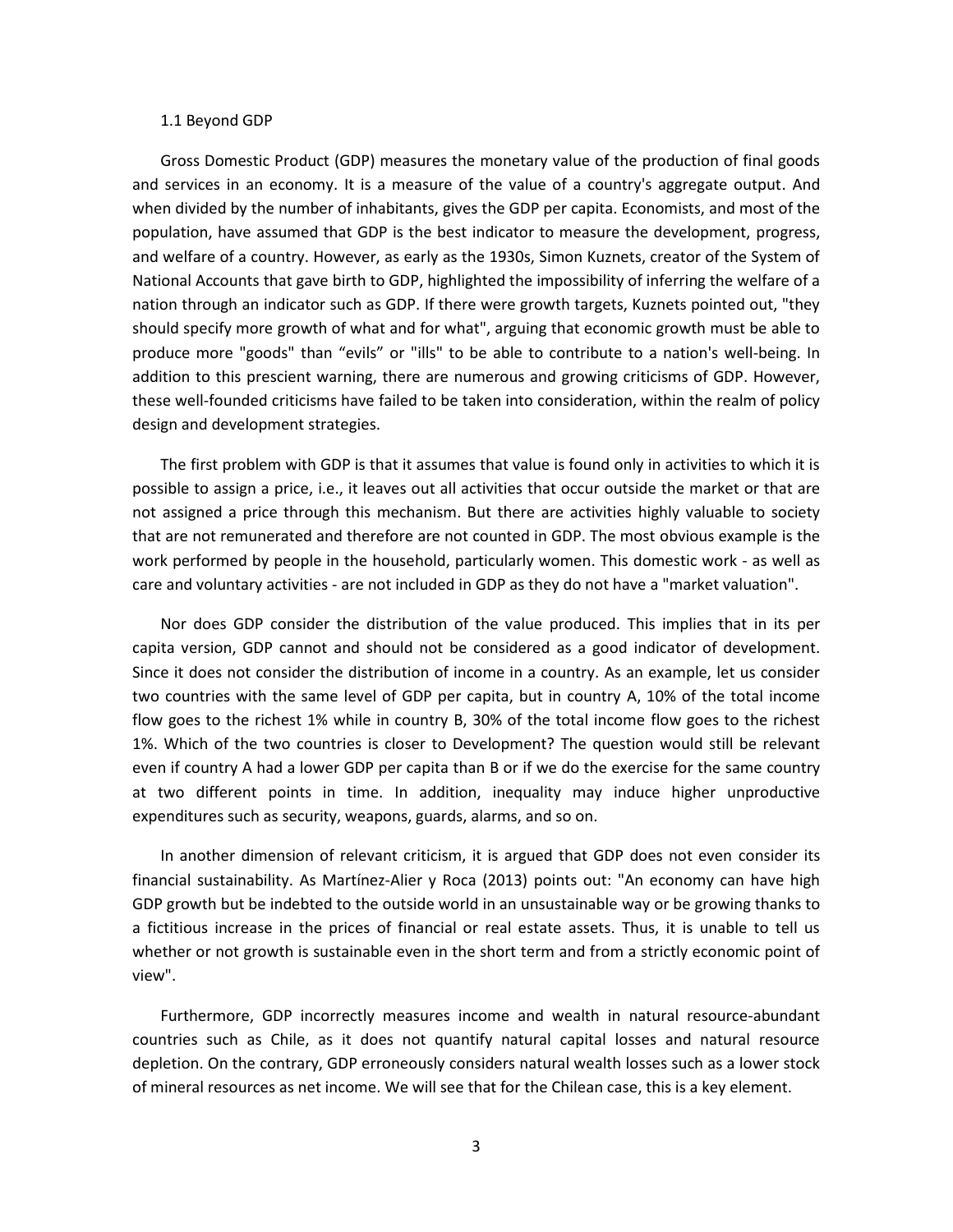Finally, a critique from the ecological sciences refers to the environmental impacts of economic growth through the concept of "defensive expenditures" or "compensatory expenditures". These expenditures are those that should be made to protect or "compensate" citizens for the harms attributable to economic growth and include expenditures that must be incurred to protect and maintain a sustainable level of our natural environment.

#### 1.2 A first correction: the loss of natural capital

At the most basic level, that is, from the perspective of a proper measurement of income, the first correction to be made to GDP is to subtract the loss caused by the excessive depletion of our non-renewable natural resources. This loss of "natural stock" can be converted into a loss of income and corresponds to what in economics is called *economic rent*. An optimal exploitation of the resource would not generate a loss of income, but over-exploitation of the natural resource decreases the value of the total generated. In an optimization problem this extraction path does not maximize the total value that could be generated by the non-renewable resource. In colloquial terms this means "feast today, famine tomorrow".

The idea is that the sale of an asset (an amount of natural capital for instance) should not be considered as income if such sale reduces the ability to generate income in the future. Doing so leads to erroneous conclusions regarding the true income, as the source of income itself decreases with extraction. Therefore, a first correction to GDP is to consider the loss of the annual income flow caused by the depletion of non-renewable natural resources. In the Chilean case, the largest component that is subtracted to obtain the ISEW is the mining rent, i.e., the loss of income caused by the irrecoverable loss of natural capital.

This is highly relevant for countries like Chile, which is highly dependent on non-renewable natural resources. As Figure 1 shows, the correction is considerable, with differences reaching 25%in some periods. With this correction, Chile is no longer the country with the highest GDP per capita in the Latin America, falling to third place behind Argentina and Uruguay.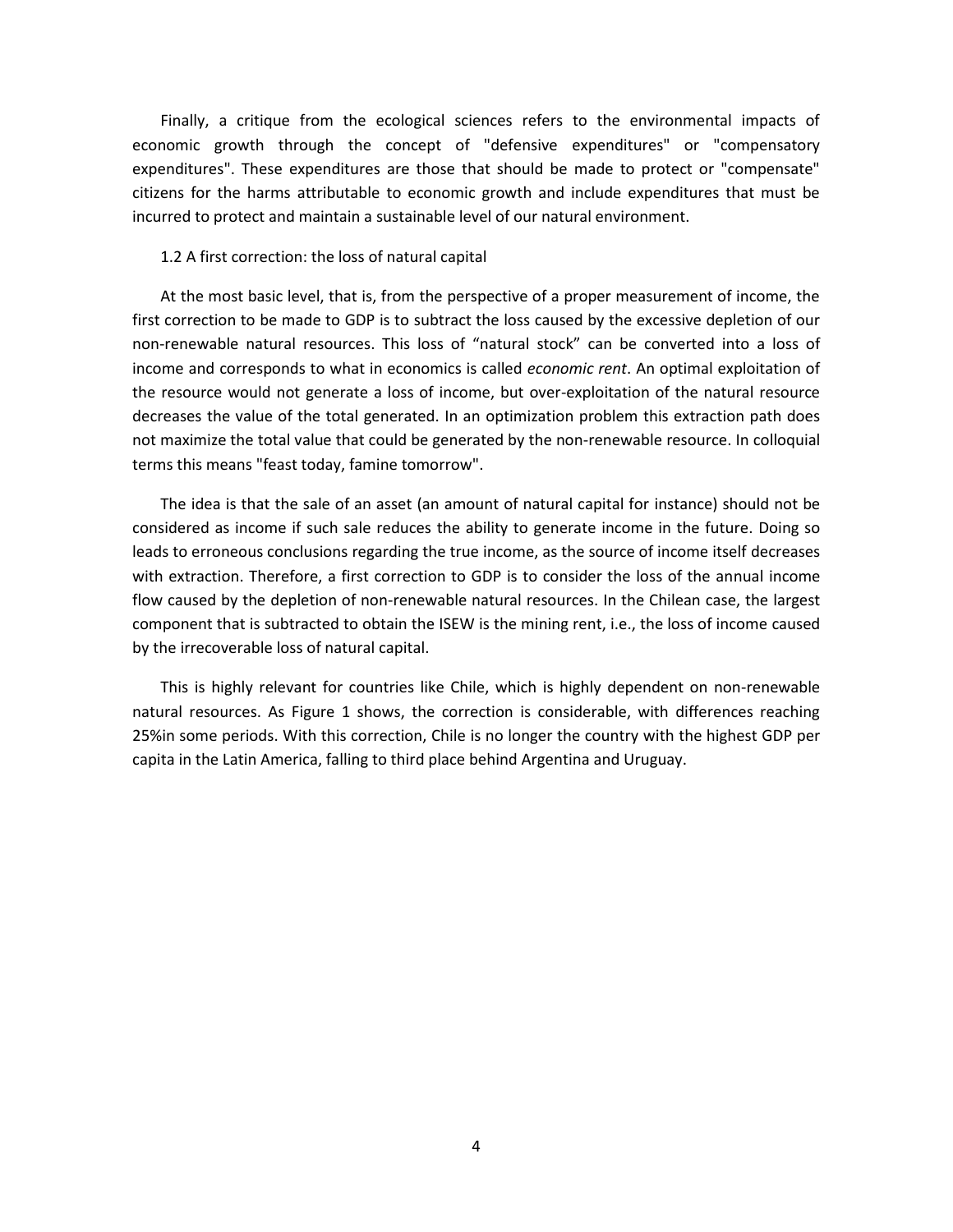

Figure 1: GDP per capita corrected for loss of income due to depletion of non-renewable natural resource

#### 2. The Index of Sustainable Economic Welfare (ISEW)

Given the shortcomings mentioned above, it should be obvious that an increase in GDP does not necessarily translate into higher welfare, and that more comprehensive indicators are needed to measure countries' welfare.

The best-known version of ISEW was originally developed by economist Hermann Daly and theologian John B. Cobb (Daly and Cobb, 1989) for the United States with a dual purpose: on the one hand, the need to re-evaluate GDP as an indicator of progress, and on the other, to recognize that economic policies and the structural shape of economic development often worsen our ecological niche. For the Chilean case, there is one of the first works for developing countries in the article of Castañeda (1999). Recently, it has also been proposed its use at the local level as tool for the evaluation and guidance of regional public policies (see Bleys, 2013; Posner and Costanza, 2011; Pulselli et al., 2006).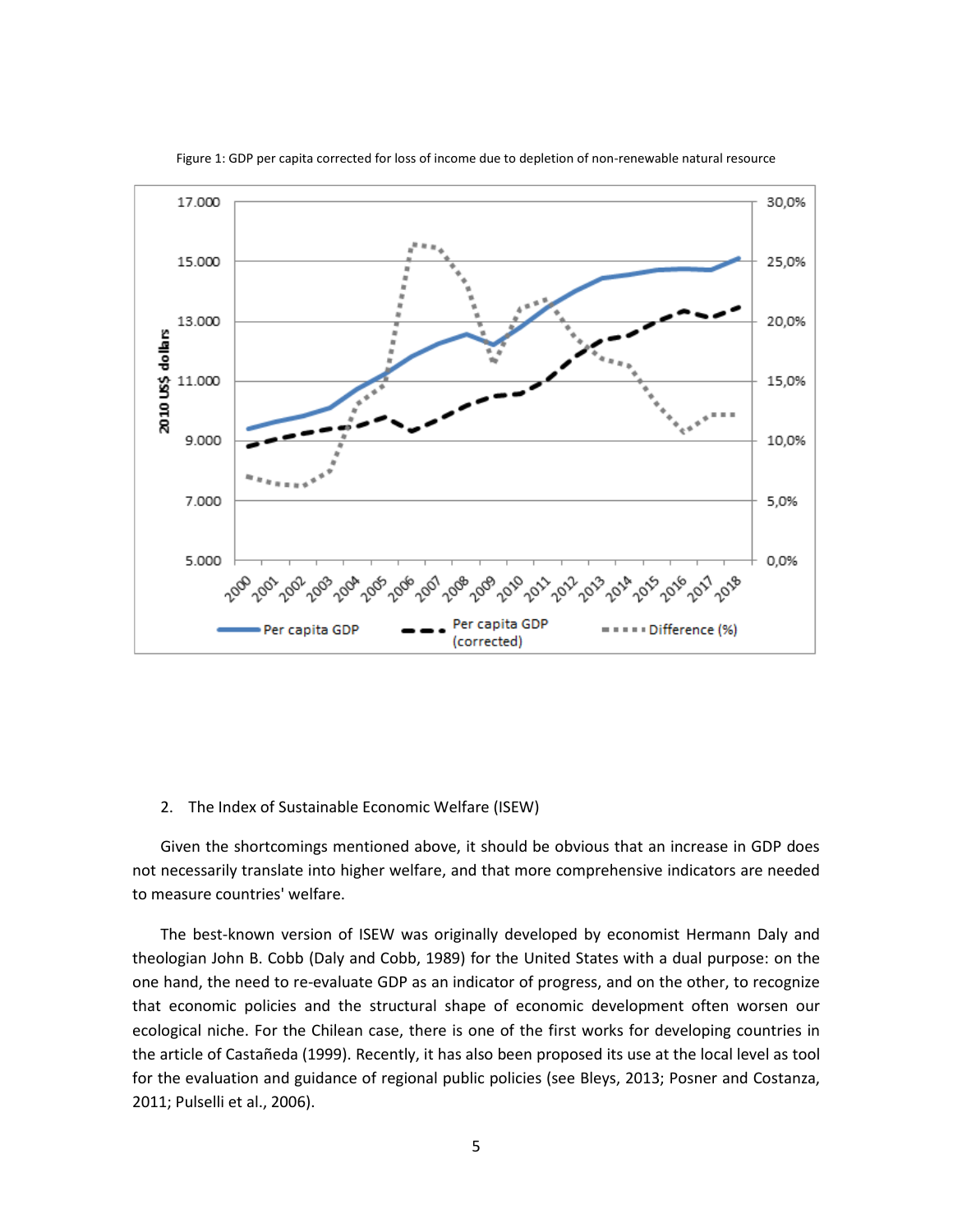When analyzing the evolution of ISEW and GDP for several developed countries, a revealing trend emerges : until the 1970s and 1980s, both indicators moved in tandem, while subsequently they followed divergent paths. While GDP exhibited a sustained growth path, ISEW stagnated and in many cases actually decreased. This led the Chilean economist Manfred Max-Neef to coin the so-called "Threshold Hypothesis" according to which "for every society there seems to be a period for which economic growth (as conventionally measured) leads to an improvement in the quality of life, but only up to a certain point - the threshold point - beyond which, if there is further economic growth, the quality of life may begin to deteriorate" (Max-Neef, 1995). Therefore, the concept of "uneconomic growth" has been used to refer to this situation and to argue that there is an "optimal scale" of economic activity in contrast to the dominant paradigm of "more is better".

It appears that this relationship is also observed at the level of individuals. Several studies from global life satisfaction surveys show that beyond a certain threshold, additional income does not contribute to greater happiness or well-being (Jebb et al., 2018, Ferrer-i-Carbonell, 2005; Boyce et al., 2010). Additional income has diminishing marginal returns to well-being: more income does not contribute to diminish "negative emotional states" and is in fact associated with higher levels of stress. This line of research shows us that the relationship between economic growth and well-being/quality of life is not as direct as often assumed.

The central idea of ISEW is to incorporate economic, environmental and social dimensions into a coherent theoretical framework in order to build a better measure of progress and well-being. Thus, ISEW includes adjustments for income distribution, natural resource depletion and loss, environmental damage, and the value of domestic labour among other corrections.

In general terms, the methodology for calculating the ISEW uses personal consumption as a starting point, and then a series of adjustments are made to reflect the aspects previously discussed. These adjustments fall into four broad categories.

First, it accounts for what are called "defensive expenditures", which are those expenditures necessary to "defend" ourselves against the unwanted by-products of economic production. Secondly, it considers the costs (or loss of future income) caused by the environmental deterioration. Thirdly, an effort is made to consider all types of work that contribute to human welfare but, since they are not traded on the market, do not have a price, and are therefore not counted in GDP. This includes voluntary activities and all unpaid domestic and care work (UDCW).

Finally, the economic value of the loss of natural capital is taken into account. This considers the depletion of non-renewable natural resources, the degradation of renewable resources and the loss of natural habitats. This is of major significance because the environment or natural capital has several functions (López, 1994, López, 2010, López and Schiff, 2013). The first function is purely productive, either through direct exploitation – as in the case of mining and forestry sectors - or as an input or production factor, as is the case with water in the aquaculture sector. The second function is that it operates as a waste receptacle. In other words, it can "absorb" the pernicious effects of productive processes. Finally, natural capital is a provider of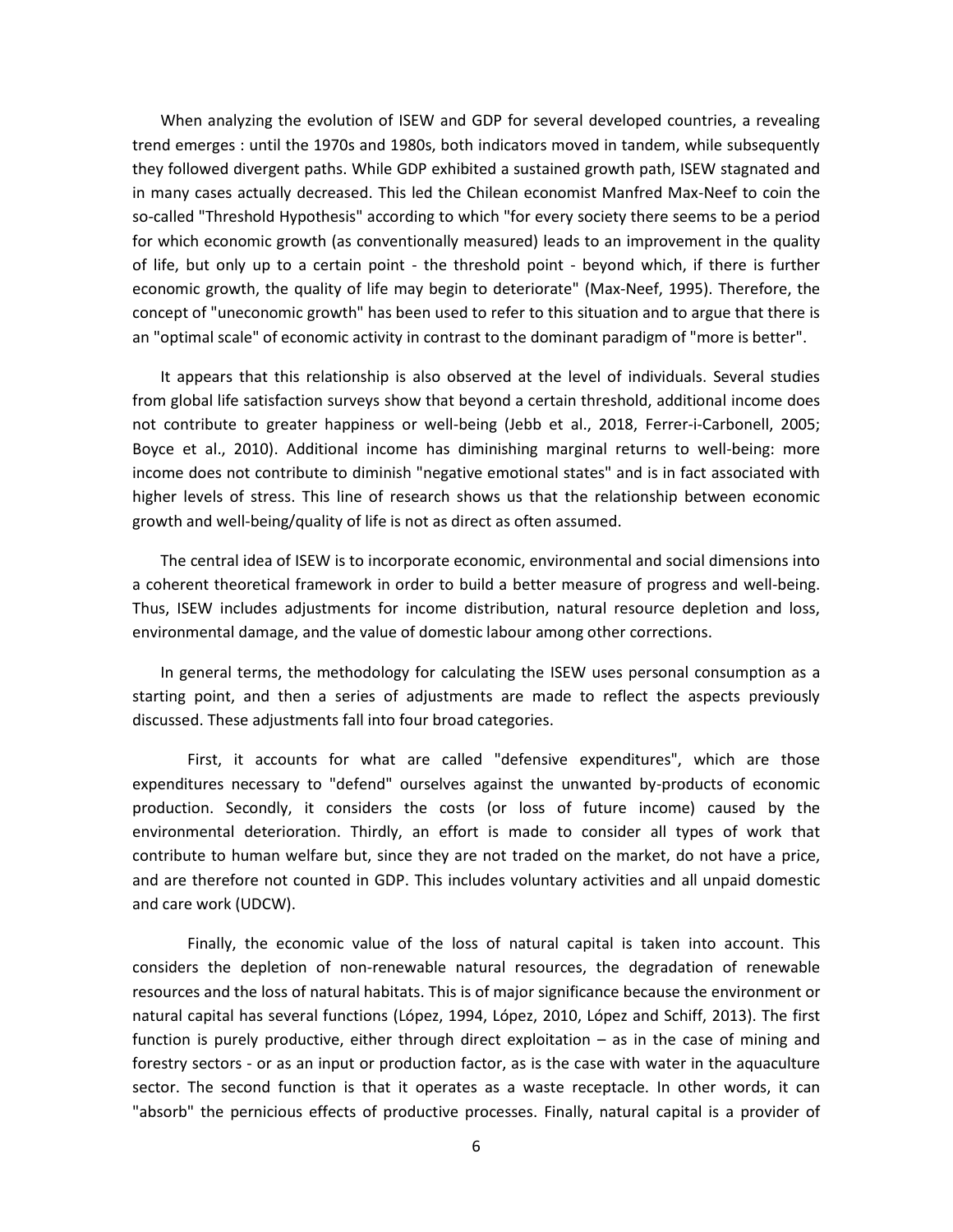"amenities" delivering subjective well-being or utility. Hence the importance of measuring it explicitly and adequately. If losses of natural capital are not valued, and worse, if the depredation of natural resources is qualified as "economic progress" through aggregate indicators such as GDP, the wrong signals, and incentives for a sustainable economic use of natural resources are given.

In short, the ISEW can be roughly expressed as follows:

 $ISEW =$ 

personal consumption (adjusted by inequality) + nondefensive public expenditure (health, education, ss. of public infrastructure) + value of unpaid domestic and care work + flow of services associated with the consumption of durable goods − defensive private expenditures + training of capital −costs of environmental degradation −depletion of natural capital

Such an indicator, which includes both the benefits and the costs of the economic process, provides valuable information to assess whether the benefits of growth exceed the additional costs of producing these material improvements.

One of the strengths of ISEW is that it allows a systemic view when analyzing well-being, as it recognizes the economic system as part of a larger interrelated system that incorporates the sociosphere and ecosphere. ISEW, unlike GDP, allows for the identification of "sustainability pathways", providing relevant insights for the fulfillment of goals associated with sustainable development.

Finally, another positive aspect of ISEW is that it provides a solid foundation for alternative prescriptions for development policies and strategies. By defining development in broader terms than just economic income, the set of policy alternatives and possibilities will have to change in the light of new information and new objectives. It is to be expected that sooner rather than later, economic policy prescriptions will be guided by indicators such as the ISEW and its sub-indicators.

3. Results for the Chilean case

The results for the Chilean case are presented below. In Chile, the main component contributing to ISEW is the UDCW (28% of GDP), while losses due to the depletion of nonrenewable natural resources are the main component that is subtracted. The value of this loss was13% of GDP on average, reaching 20-21% of GDP for some years (2006-2007).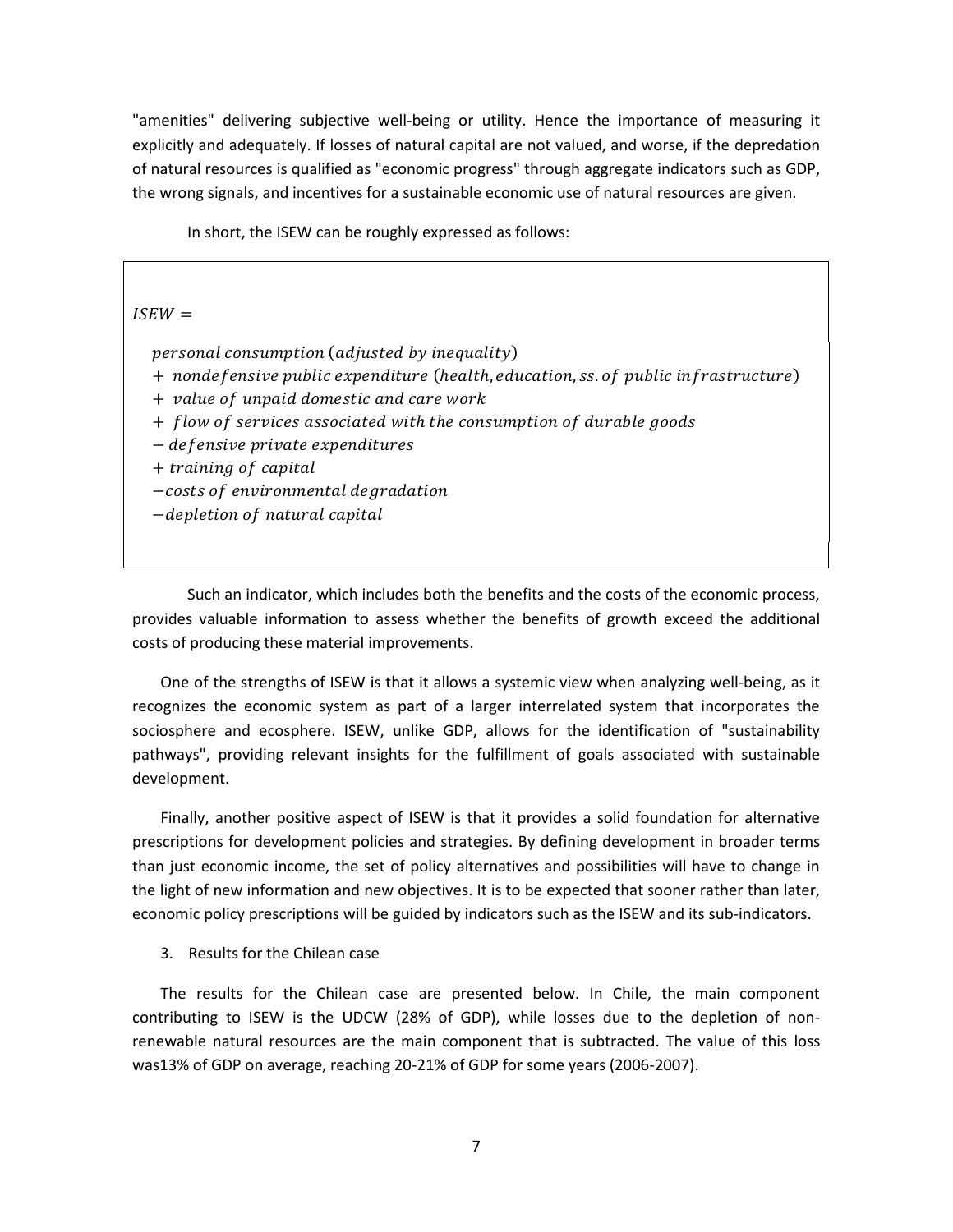#### 3.1 Evolution of ISEW and GDP

Figure 2 shows the evolution over time of GDP per capita and ISEW per capita. The most striking feature of the relationship between these two indicators is that there are periods in which ISEW per capita falls (2005-2007) while GDP per capita shows a growth path for the same period. Something similar occurs for the period 2009-2010. Conversely, for the period 2008-2009 GDP per capita falls but ISEW per capita increases. This relationship is largely explained by the income losses due to the depletion of non-renewable natural resources.



Figure 2: GDP per capita and ISEW per capita for Chile, 2000-2018

#### 3.2 An undervalued source of welfare: The UDCW

In Chile, in 2019, women spend 5.9 hours a week on unpaid care and domestic work, while men contribute only 2.7 hours. Thus, women work more hours than men during the week (11.5  $v/s$  9.8) but more than half of this work is unpaid. It is thus rendered invisible the value of a key task for creating wealth in the economy. And with it the work of millions of people, the vast majority women.

Since 1970s, this has been one of the main criticisms of feminist economics to the System of National Accounts. If considered as an "economic sector", the UDCW would become the most relevant sector of the chilean economy, doubling the financial and business services sector.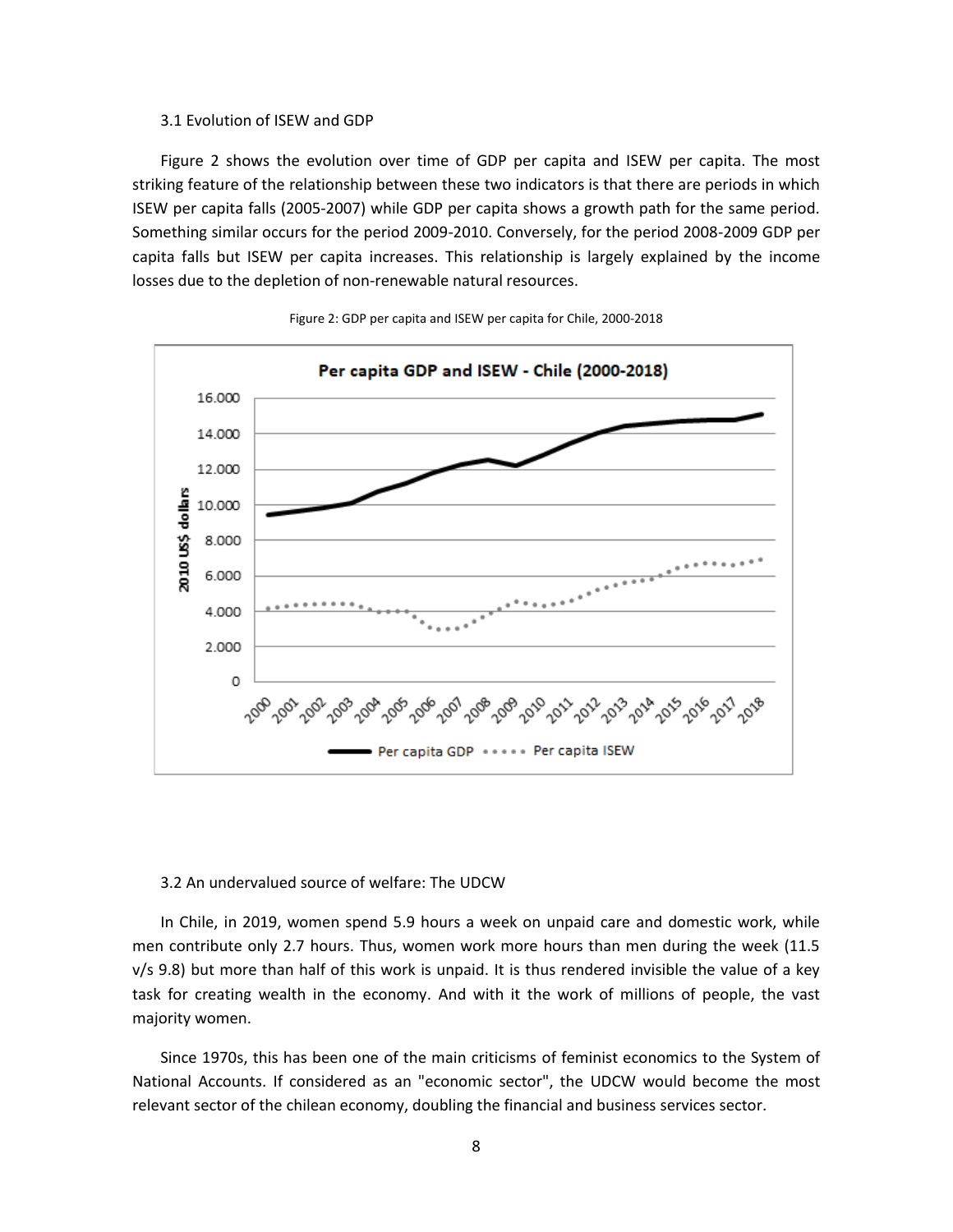Despite this, the (GDP) does not consider the production of these unpaid household services. As has been pointed out, GDP is an indicator built exclusively through the valuation of activities with an exchange value and traded on the market.

A proper valuation of UDCW implies recognizing the contribution of this type of work to the well-being of society and its importance for the functioning of the economic system. Without this type of work, it is simply not possible to reproduce the economic and social system. Therefore, an indicator that aims to measure progress in a better way than GDP must necessarily make this work visible, even if it is not traded on the market with an explicit price.

All of this has been reflected in a recent study by Comunidad Mujer (2019) which states that*" those who do this work, mostly women, have been subsidizing the development of countries for centuries. The work they do has a price, but only if it is carried out by people outside the household. There is no awareness - or if there is, it is ignored for the convenience of some and to the detriment of others - that without domestic and care work there is no possibility of reproducing the economic and social system. It is unrealistic assumption to operate as if workers spontaneously appeared in their workplaces, without domestic and care work to renew their energies to function in that space. […] It is therefore essential to broaden the view and question the paradigms that have been installed, to adopt others that are based on the valuing of unpaid domestic and care work and coresponsibility for these tasks."*

In the Chilean case, the contribution of the UDCW to the ISEW is enormous, amounting to 28%of GDP. It is so important that if the UDCW had not been incorporated, the ISEW (and therefore the ISEW per capita) would have exhibited negative values for some years, as shown in figures 2 and 3.



Figure 3: The Importance of Unpaid Domestic and Care Work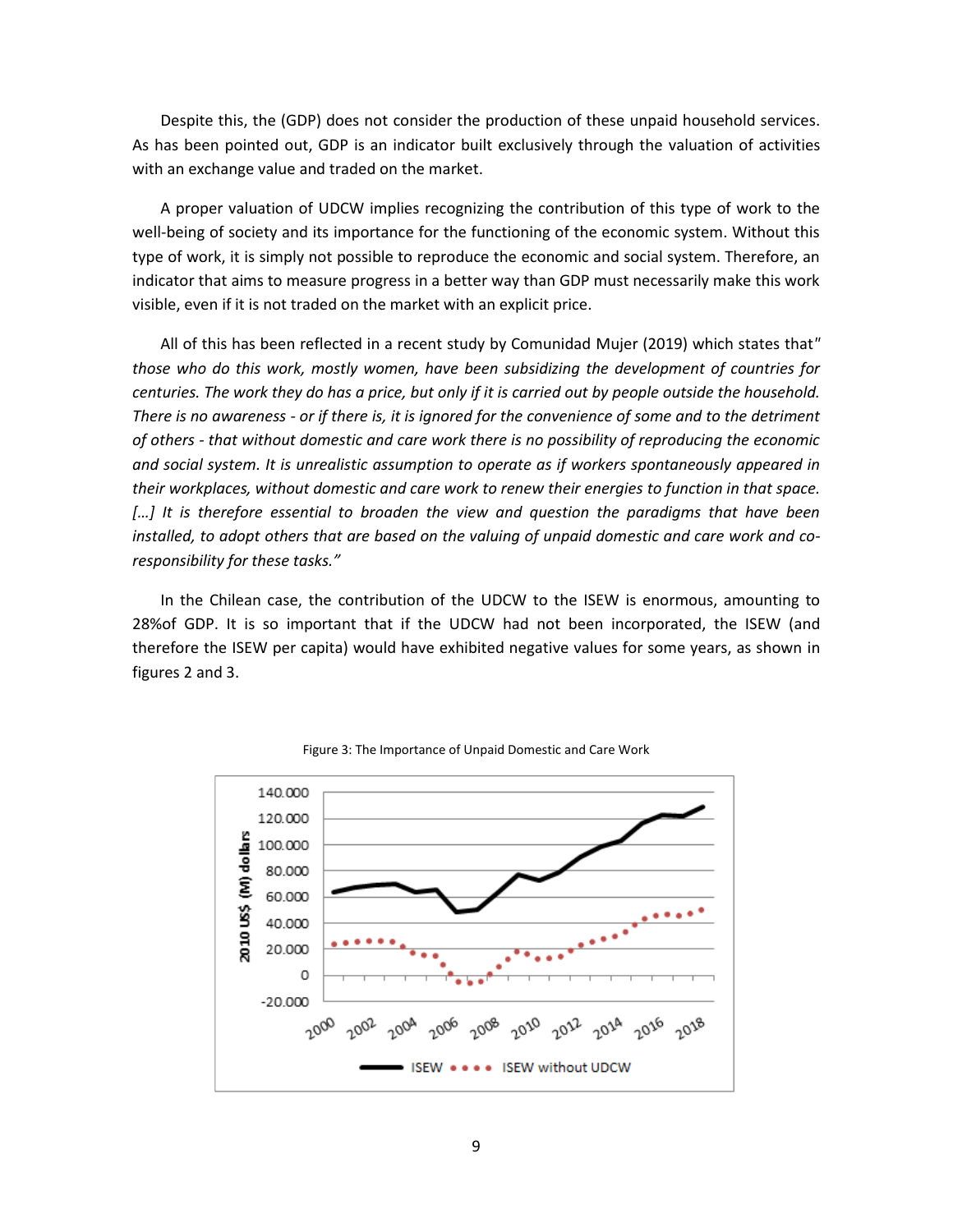

#### Figure 4:The Importance of Unpaid Domestic and Care Work

#### 3.3 An unaccounted loss: The economic rent

The classical definition of economic rent refers to the economic remuneration that a specific factor of production receives in excess, i.e., above the minimum payment required to continue to put it to the same use. Considering all factors of production, the economic rent associated with a productive enterprise can be understood as the payment that exceeds the minimum amount necessary for it to remain in each economic activity. For a discussion of theorigin and subsequent theoretical development of this concept, see the letters of David Ricardo,1810-1815, compiled by Piero Sraffa (Ricardo, 2005), the literature review by Tollison (1982), and studies by Shepherd (1970) and Hammes (1985), among others.

In the concept of economic rent, the opportunity cost of all productive resources used is already discounted. Since opportunity costs incorporate the profit that would have been obtained by putting the resources allocated to a certain activity to the best alternative use, economic rent represents a surplus over and above the profit necessary to allocate the resources to the activity in question. In simpler terms, rent is the amount left over from the value of production after deducting all costs, including the normal return to capital and premiums for relevant risks.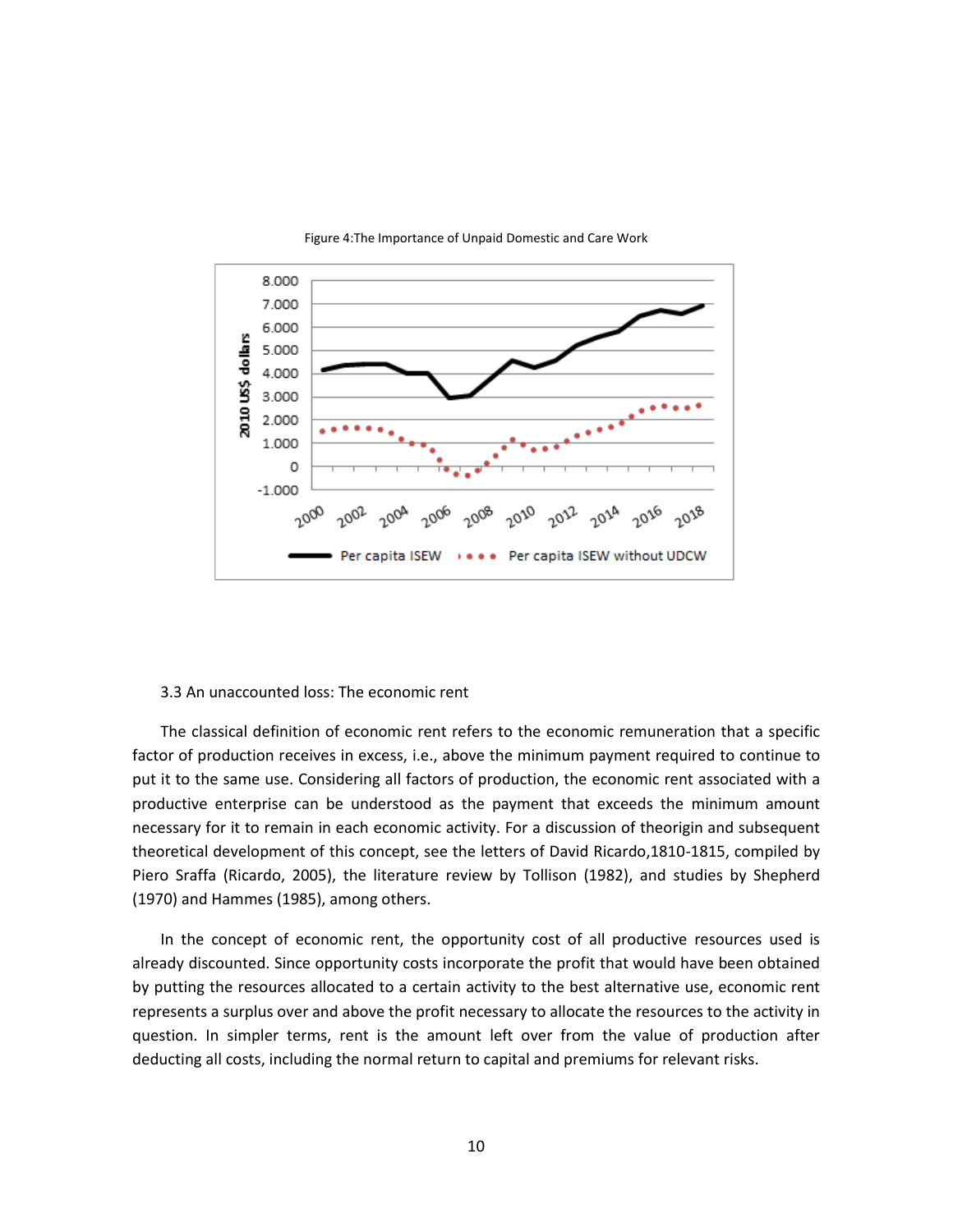An important feature of natural resource-based economies is that they tend to generate large economic rents, which can swell the return to the capital that exploits them and raise it to levels well above normal profitability. The economic rent generated by activities where natural resources, (renewable or non-renewable), are extracted directly, constitutes the scarcity value or in situ value of those resources. It follows that this rent is what can be legitimately charged by the owner of the natural resource to whoever uses it in a productive process.

A few years ago, a study appeared called "The Changing Wealth of Nations" (World Bank, 2011), which states that when countries exploit non-renewable resources, they lose wealth and hence also lose a flow of income, and that is what is not being accounted for.

Rent is everything that remains after the economic activity has been carried out and all productive factors have been paid their contribution to the activity; that is, it is the surplus that remains after, and beyond, paying all costs and taxes. That is, over and above profit.

When economists talk about paying resources for their contribution to activity, we talk about paying what we call their opportunity costs, which include the gain in the best alternative use of resources. So, economic rent is what is beyond what the resources would earn, even paying the economic utility they would have in the best alternative use of those resources. In other words, economic rent is, basically, that wealth that is produced over and above the payment to the factors, and that one can take away from the economic actors, and they will continue doing the activity as if the rent were not taken away from them.

As noted above, for natural resource-abundant countries it is essential to properly measure the depletion and degradation of natural capital if we are to have a measure of sustainable economic welfare. The error of GDP is to quantify a loss of wealth as if it were a net income flow gain. ISEW instead recognizes that stock loss beyond what is necessary must be properly accounted for with a negative sign. By converting this stock loss into an annual flow, we obtain what in economics corresponds to the *rent of the natural resource*. In the case of Chile, practically all this rent corresponds to the rent of the mineral resource (Sturla, et al., 2018,Leiva, 2020,Jorratt, 2021)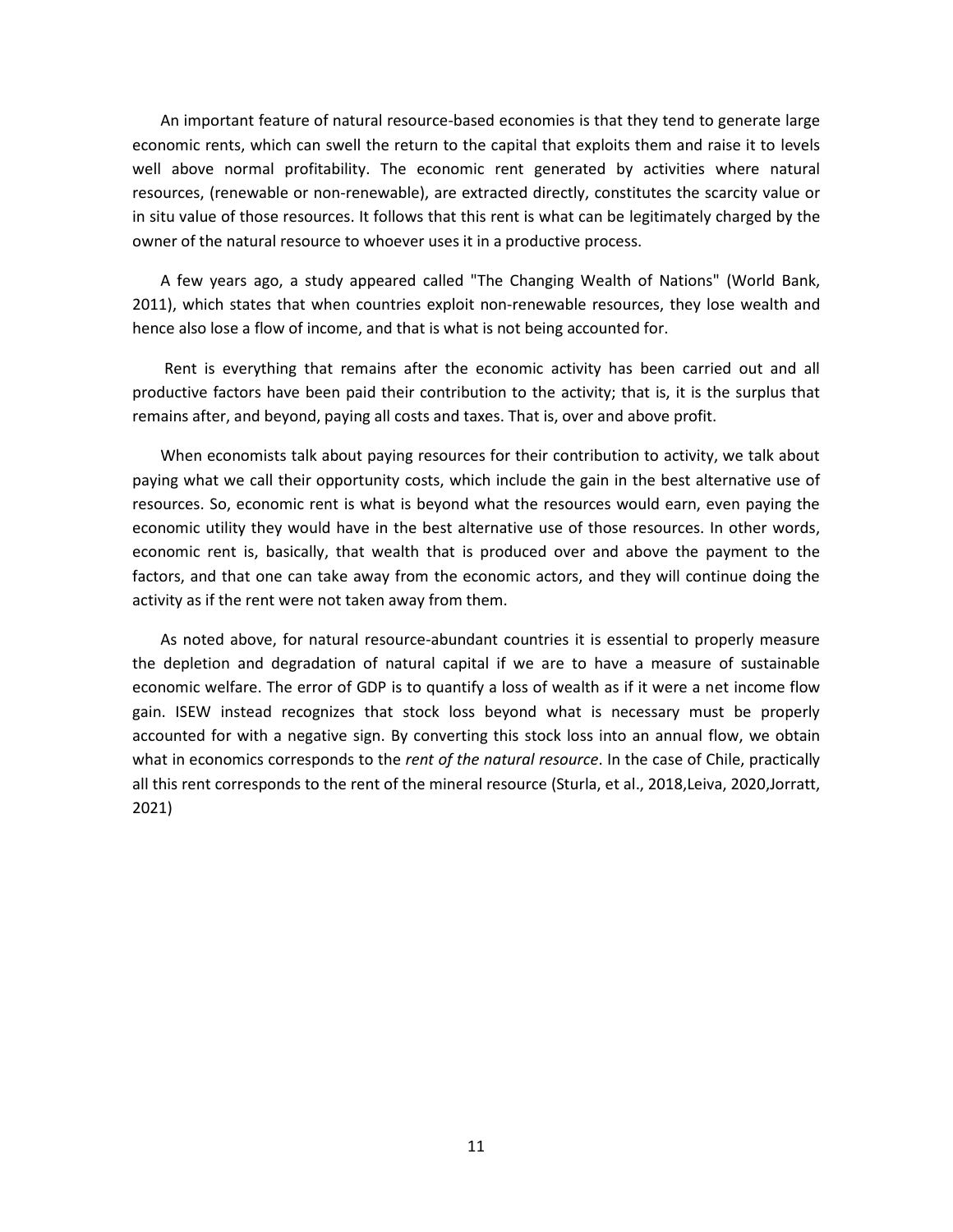

Figura 5:Income loses for Non renewables natural resources depletion (% del GDP)

For the period considered, this loss represented, on average, 13% of GDP, reaching a maximum of 21% in 2016 (Figure 5). When analyzing Figure 6, the relationship with ISEW is evident. For much of the period, about 80% of the fluctuations in ISEW are due to the depletion and degradation of the stock of natural capital, i.e. we are leaving future generations much less than they are entitled to, in a kind of "intergenerational ethical blindness".

Source: data.worldbank.org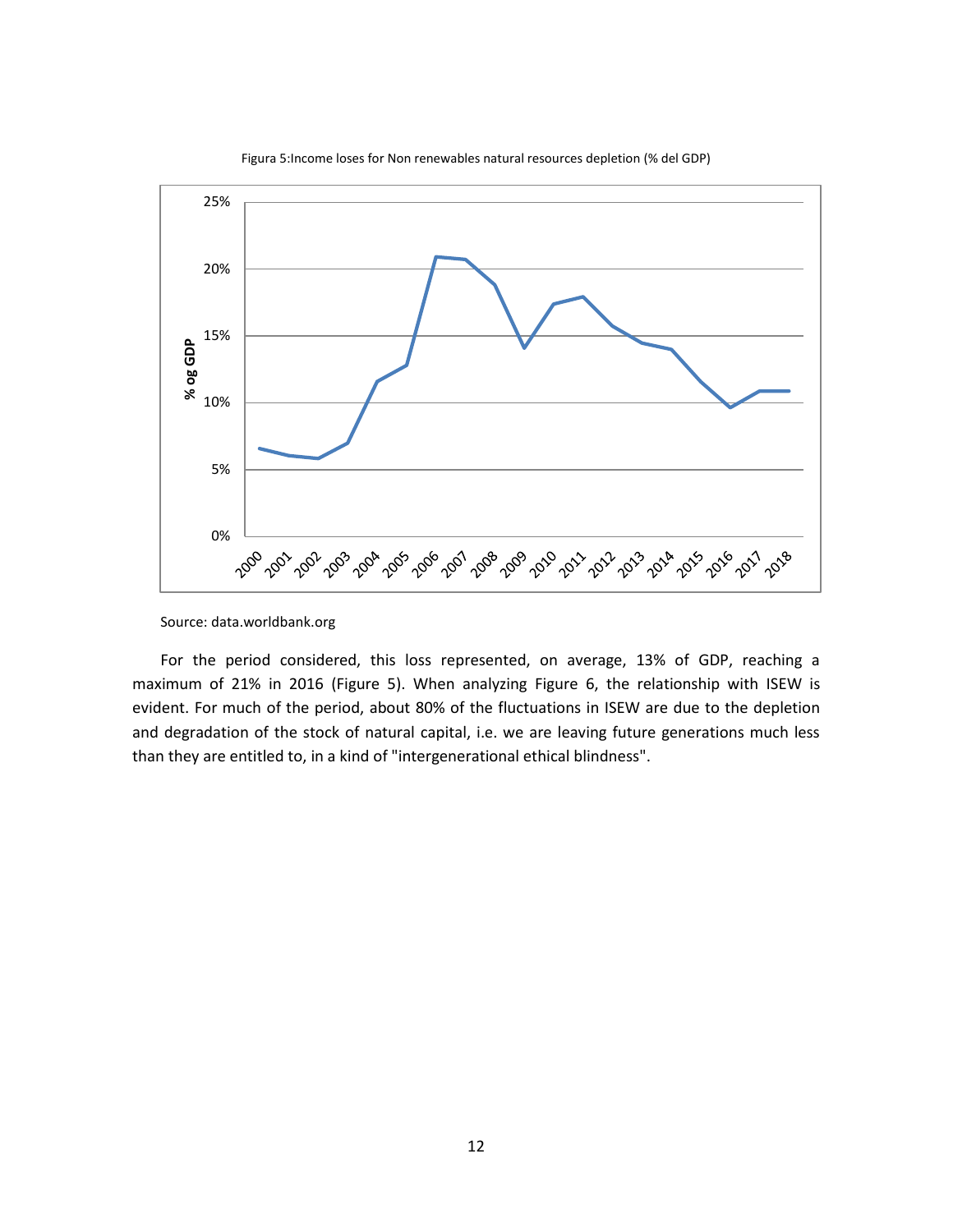

Figure 6:The ISEW and the loss of revenue from the depletion of the non-renewable natural resource

The only way in which this rent is not subtracted, or rather the only way to "compensate" for this loss, is to use it to increase the stock of other, scarcer capitals. In the specific case of ISEW, this would be achieved by investing in human capital, mainly education and public health, in the ecological/energetic transition and in the recovery of natural capital. It would also be achieved by investing in measures to reduce inequality, in public infrastructure (schools, urban transport, cycle paths, railways, for example) and to provide more and better productive capital to micro, small and medium enterprises (MiPymes), as this is where it would be most profitable from a productive and social point of view.

#### 3.4 Other relevant costs

There are other relevant costs that need to be made explicit to obtain a proper perspective of the effects of economic growth. Figure 7 shows the evolution of some of these costs for the Chilean case. Most of them have grown in absolute terms in relation to the beginning of the period, apart from water and air pollution, which has remained relatively constant.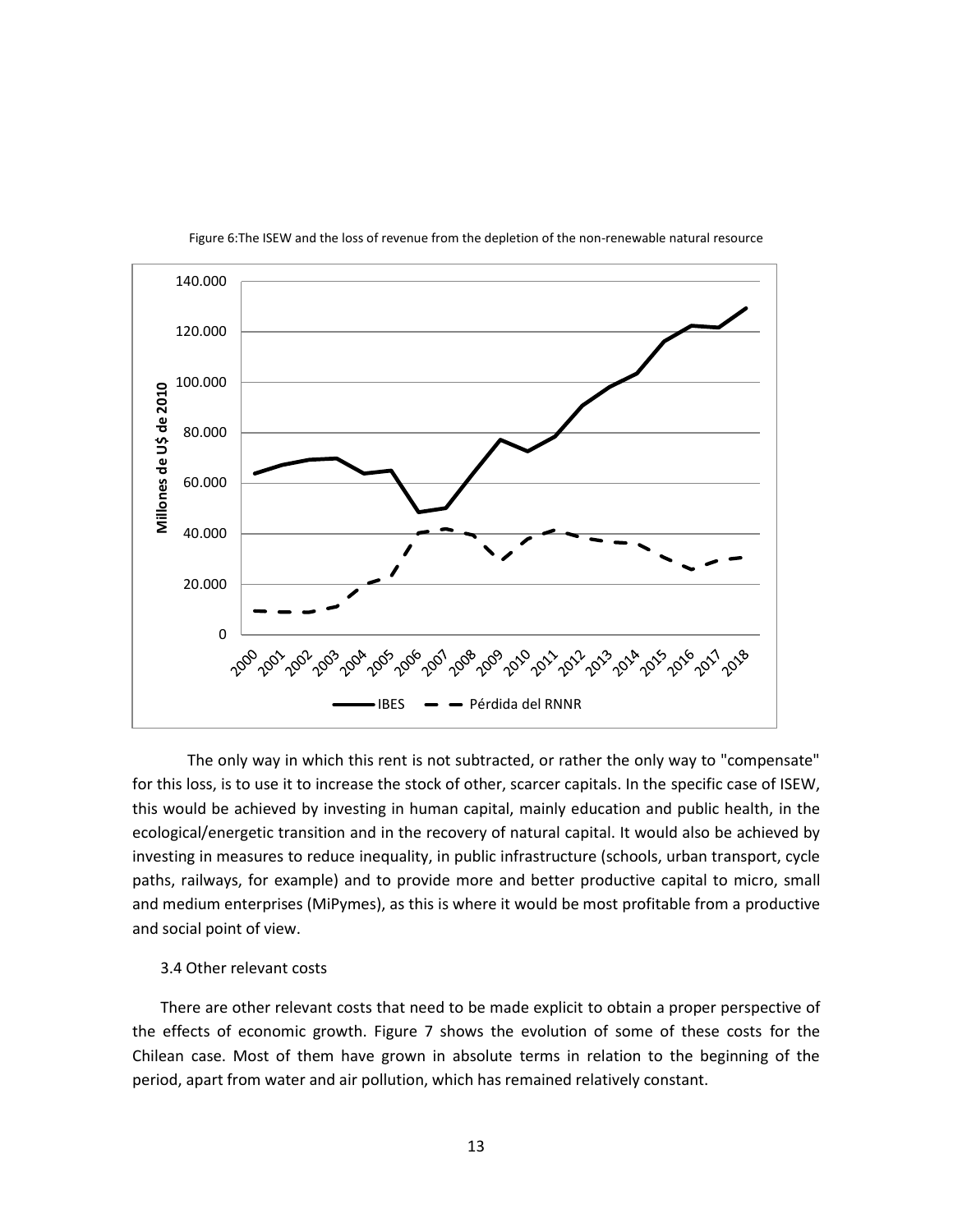

Figure 7: Other Costs that Decrease ISEW

Measured in relation to GDP, these costs have an important weight. For example, for 2017, the costs of water and air pollution reached 2.8% of GDP, the cost of crime was 2.4% of GDP, almost equal to the cost of road accidents (2.3% of GDP). Long-term environmental damage, measured as the social cost of CO2, amounted to 1.5% of GDP while noise pollution cost 1% of GDP. This adds up to a considerable 10% of GDP.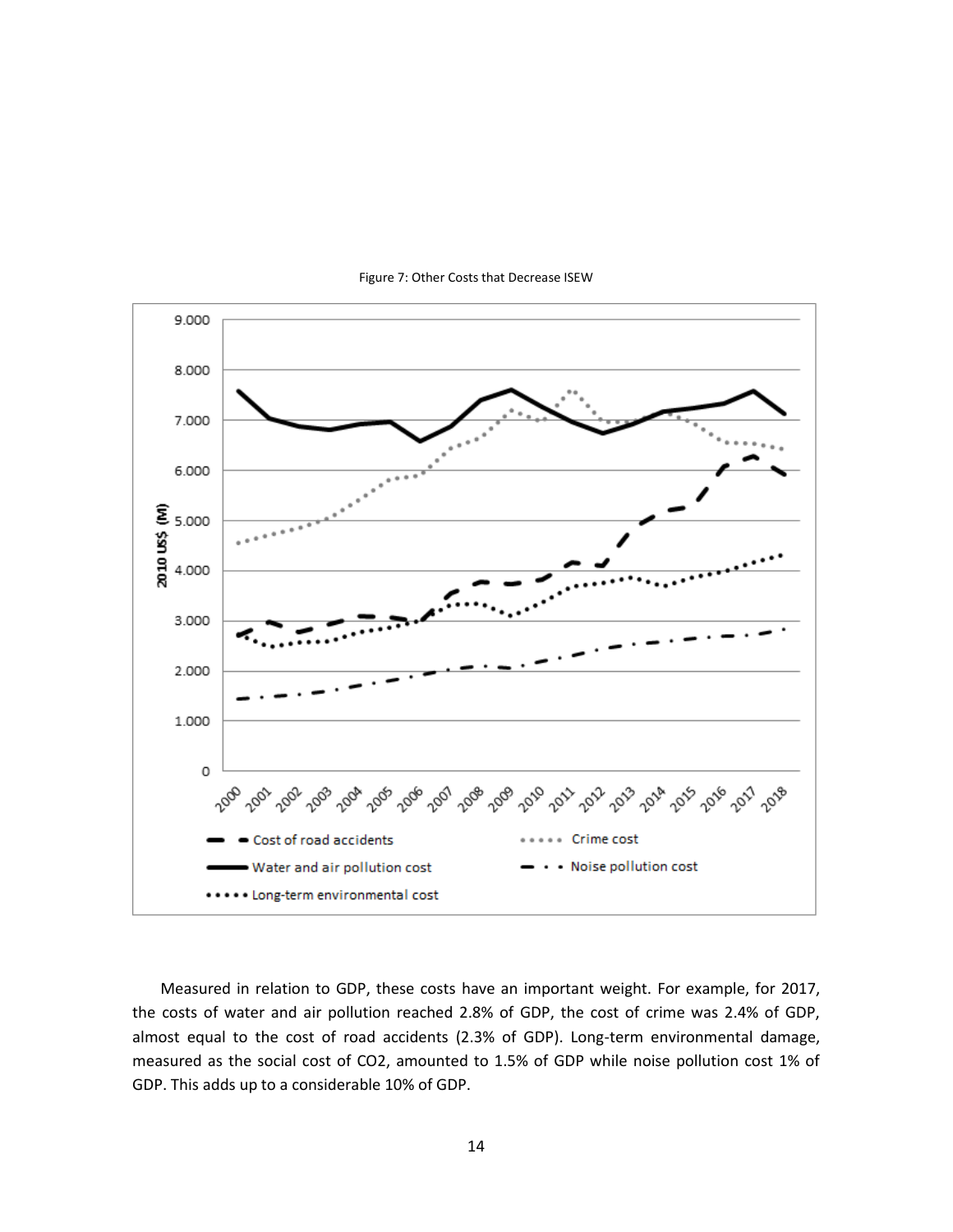To give an idea of how the calculations are made, let us consider the costs of motor vehicle accidents. The National Commission for Safety and Traffic (CONASET) has estimated the cost that society incurs due to motor vehicle accidents, separating between damage to vehicles and the human cost associated with treating injuries and the loss to society of those killed. The breakdown for 2018 is shown in Table 1.

| <b>Total Social Cost</b>   | % of Cost | % GDP |
|----------------------------|-----------|-------|
| Vehicle damage             | 14%       | 0,30% |
| Associated with<br>injured | 86%       | 1,86% |
| %GDP                       |           | 2,09% |

Table 1: Social Cost of Motor Vehicle Accidents - Chile 2018

Source: Data Observatory, National Traffic Safety Commission, 2019.

With these data it is possible to obtain an "average cost" of car accidents which is imputed to the number of traffic accidents reported by CONASET, and thus obtain the series for the whole period. The same is done for each of the sub-indicators. For example, the amount of CO2 emissions in tons is multiplied by the social cost of CO2, which is US\$ 47 per ton (Mardones and Muñoz, 2017), to obtain the long-term environmental damage cost.

4. Implications for public policy

What has been analyzed so far has important implications for development strategies and for the design and implementation of public policies. Un adequate measure of a country's (sustainable) economic well-being incorporates other dimensions that make the notion of development more complex and define new economic policy orientations. Here we mention some of these orientations.

*Emphasis on ecological sustainability.* Talk of "sustainable development" should be dropped. Development is either sustainable or it is simply not development, since a path far from ecological sustainability is a dead end from humanity's perspective. Specifically for Chile, this implies a redefinition of the current "strategy" of natural resource exploitation, incorporating explicit criteria of ecological sustainability. In the case of mining, a first step is to incorporate the slogan "more value instead of volume" following in the footsteps of the strategy recently defined by New Zealand. This also entails the design of severe regulations and enforcement and the empowerment of communities through what may be called "ecological democracy". This implies lower levels of CO2 and concentrate mining production, longer lifetimes for existing reserves, better jobs, and the possibility to apply science and technology in line with this "mission orientation", "The Green Copper". It also implies capturing more of the mining rent that is given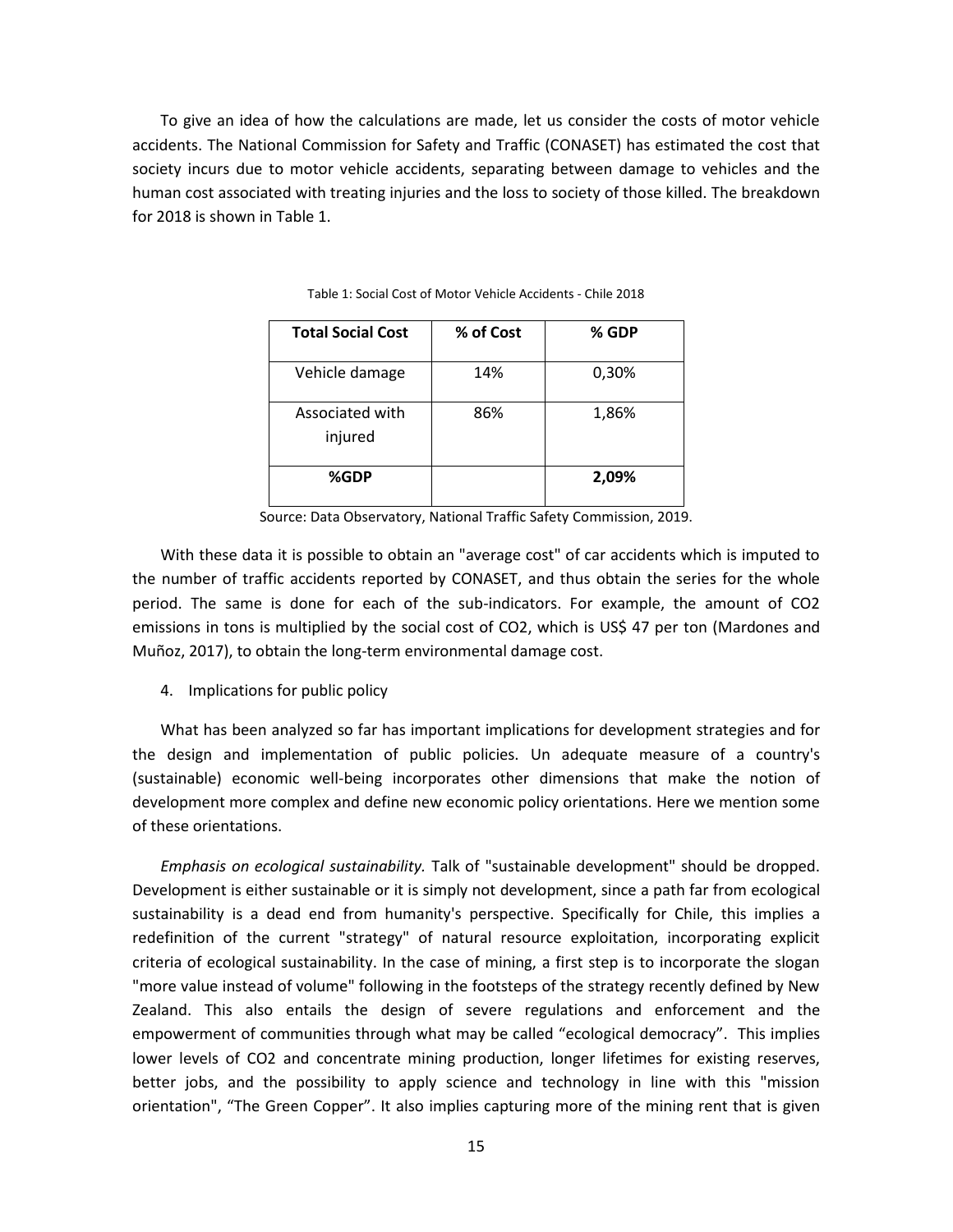away to companies year after year and reinvesting it in other types of capital, be it human capital (health and education at least), social capital and institutions, public infrastructure for development, and mitigation of the natural capital deterioration.

*Rethinking economic growth strategy.* This redefinition of the growth strategy must address Kuznets' question: More growth of what and for what? In the light of ISEW, structural change is needed to move towards an economy that minimizes CO2 emissions and generates lower costs associated with water and air pollution. This means a firm commitment to non-conventional renewable energies, where the state can play a relevant role in accelerating this transition. This can be done either by creating the right institutional conditions, through subsidies, R&D funding, and public-private joint ventures, or by developing projects through public companies such as CODELCO or ENAP. It also means a process of structural change towards an economy where clean sectors have a greater weight, promoting sectors that increase ISEW such as education, health, tourism, and the development of public infrastructure.

*Emphasis on policies that reduce inequality.* The development must also be sustainable from a social perspective. There is growing evidence of the pernicious effects of inequality on social welfare. Is inequality, rather than income levels, what explains social problems to a greater extent. This erodes confidence, and increases the levels of anxiety, insecurity, and illness. A recent study (Pickett and Wilkinson, 2010) comparing high-income countries finds that for the eleven social and public health problems examined (physical health, mental health, drug use, education, prison population, obesity, social mobility, interpersonal trust, violence, teenage pregnancy, and child well-being), outcomes are significantly worse in countries with higher inequality.

Even if we were concerned only with GDP, recent empirical evidence shows that high inequality negatively affects the growth rate (Berg et al., 2018, Dabla-Norris et al., 2015). Higher inequality induces weak aggregate demand and shortens periods of economic expansion, reducing households' consumption capacity. The study of Dabla-Norris indicates that increasing the income share of the poorest 20%, is associated with a higher GDP growth rate. They also find that increasing the income share of the richest 20% translates in the medium term into a lower GDP growth rate, suggesting that these benefits captured by the richest20% do not "trickle down" to the rest of the economy. They conclude that the poorest and middle-class sectors are the most important for increasing growth and that this occurs through a series of interrelated economic, social and political channels. From another perspective, excessive inequality can be the source of distrust between economic classes and can hinder the possibility of reaching broad social consensus, causing economic and political instability, which in turn could end up negatively affecting investment.

*Social recognition of UDCW*. This implies implementing public policies with the aim of ensuring that unpaid domestic and care work includes gender equality. In the Comunidad Mujer report mentioned above, it is proposed that policies should focus on recognizing, reducing, and redistributing unpaid care and domestic work. This recommendation is found in a framework of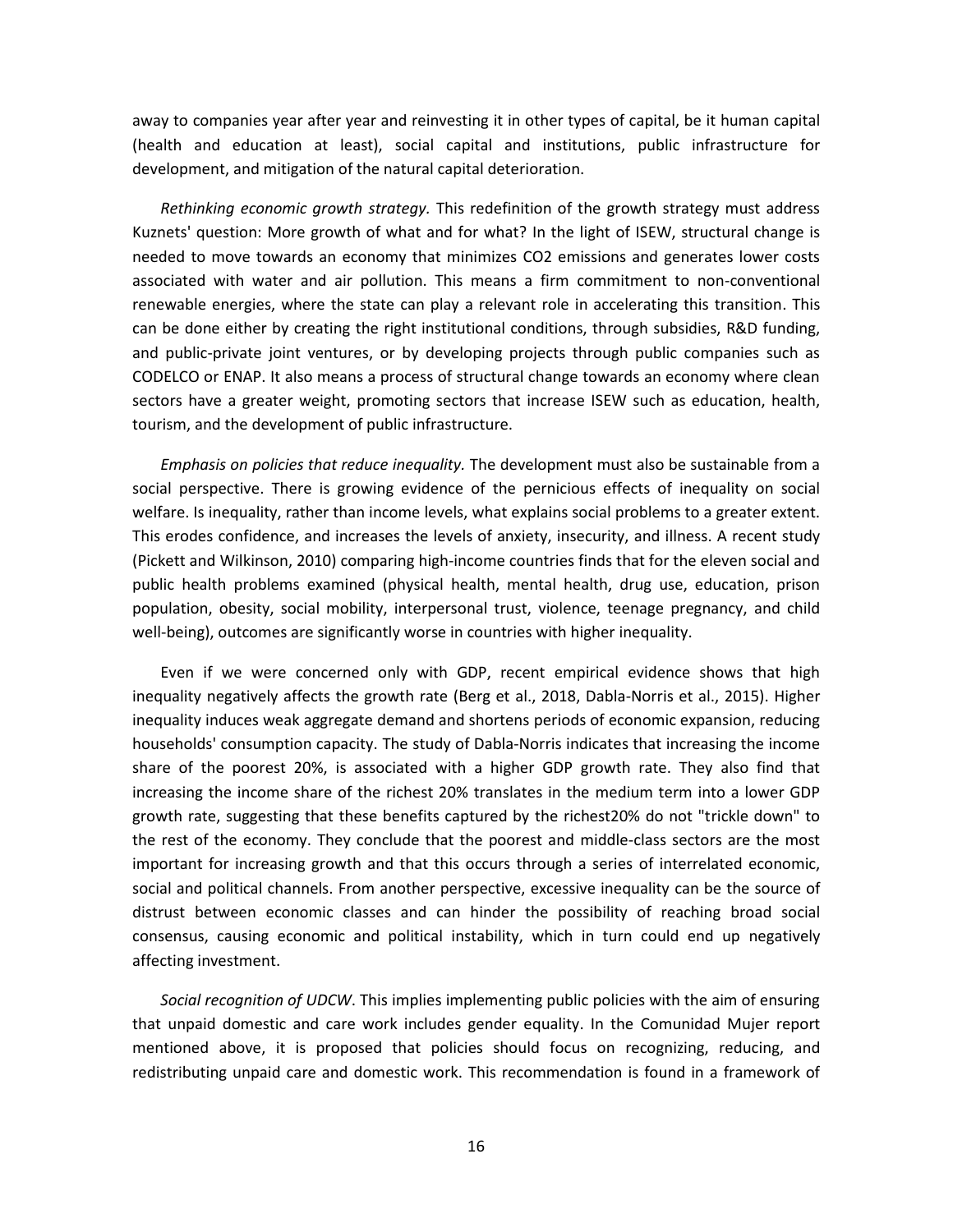policy recommendations called "the five Rs" proposed by the International Labor Organization. The remaining two R's would be reward and representation.

*ISEW as a guide for economic policy.* New Zealand's effort to construct a fiscal budget guided by the pursuit of citizen welfare rather than GDP maximization is a step in the right direction. Although it does not explicitly use ISEW, it does address many of the dimensions mentioned here and includes others that we have not considered. It establishes an approach that goes beyond the expansion of financial/productive capital, focusing on people's quality of life, with a view that incorporates an intergenerational and long-term ethic. Thus, the "Wellbeing Budget" (New Zealand Treasury, 2019) establishes five priority lines of action: (i) taking mental health seriously, (ii) improving child welfare, (iii) supporting Maori. (iv)building a productive nation and (v) transforming the economy (sustainability). In this way they hope to embrace and incorporate into their public policies the 5 non-negotiable principles suggested by the new Welfare Economy: dignity, restoration and protection of nature, connection to the common good, justice and participation.

This requires addressing one of the main shortcomings of ISEW, which is the lack of systematized data and the development of a reasonably accurate methodology, as the final calculation of this indicator may depend critically on the methodologies used to estimate costs and benefits, on the decision of which costs and benefits should be incorporated, and on the availability of reliable data and studies.

"*When we change the way we look at things, the things we look at, change*". It is needed and urgent change of view from politicians, economists, the media, and citizens in general. But this effort must be accompanied by an institutional structure capable of systematizing and constructing official series from which to build this kind of indicators, like the ISEW. This implies a joint effort by several public and international institutions but could be based in the research department of the Central Bank, the Ministry of Finance, or the Ministry of Social Development. The preparation of an annual public report and its dissemination will also be key to the acceptance, understanding and validation of this new indicator. This is important particularly for Latin America in order to have a complete vision of development processes and to abandon the GDP fetishism that still seems to be the prevailing paradigm.

US Senator Robert Kennedy, several years ago (1968) noted:

*Our Gross National Product counts air pollution and cigarette advertising, and ambulances to clear our highways of carnage. It counts the costs of the security systems we install to protect our homes and the prisons in which we lock up those who break into them. It counts the destruction of our forests and the loss of our natural wonder in chaotic sprawl. It counts napalm and the cost of a nuclear warhead, and armoured cars for pólice who fight riots in our streets. It counts rifles and knives and the televisión programs, which glorify violence in order to sell toys to our children.*

*Yet, the GDP does not allow for the health of our children, the quality of their education, or the joy of their play. It is indifferent to the decency of our factories and the safety of our streets alike. It*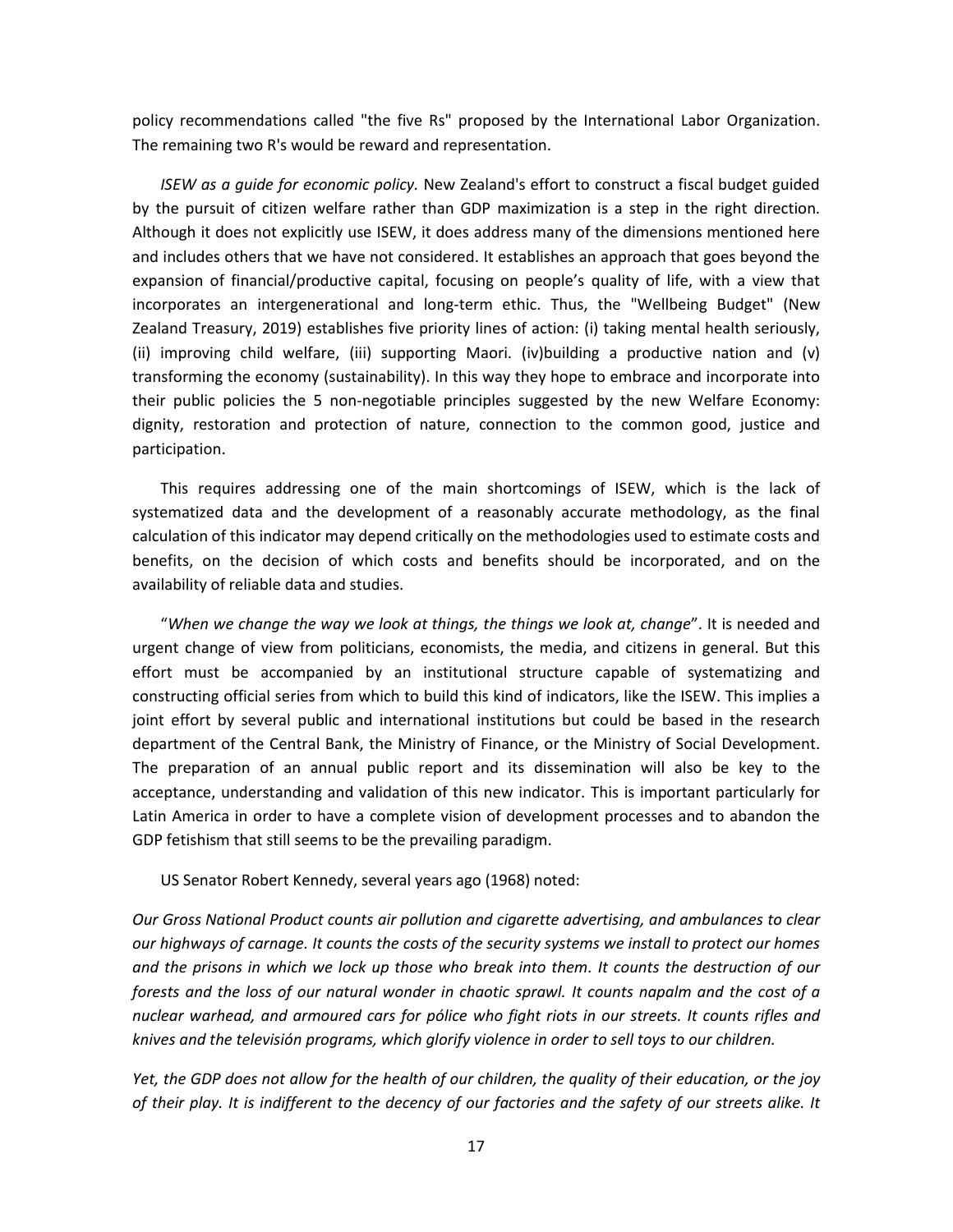*does not include the beauty of our poetry or the strength of our marriages, the intelligence of our public debate nor the integrity of our public officials.*

*It measures neither wit nor courage; neither our wisdom nor our learning; neither our compassion nor our devotion to our country. It measures everything, in short, except that which makes life worthwhile"*

Robert Kennedy was assassinated a few weeks after saying these words, and "declaring his intention to restore the importance of what makes life worth living".

One of the challenges in constructing a new economic narrative is to redefine what is meant by social and economic progress. This redefinition implies a wiser understanding of the relationships between the economic-productive sphere, the well-being of the human spirit, inequalities and the sustainability of the ecological environment that makes our lives possible. The indicator presented here, and the reflections put forward, fall short of the breadth and depth of the task required, but we believe it is a necessary step in the right direction.

5. References

Bleys, B., (2013) The Regional Index of Sustainable Economic Welfare for Flanders, Belgium. *Sustainability*, 5, 496-523; doi:10.3390/su5020496.

Boyce CJ, Brown GD, Moore SC. Money and happiness: Rank of income, not income, affects life satisfaction. PsycholSci. 2010 Apr;21(4):471-5. doi: 10.1177/0956797610362671. Epub 2010 Feb 18. PMID: 20424085.

Berg, A., Ostry, J. D., Tsangarides, C. G., &Yakhshilikov, Y. (2018). Redistribution, inequality, and growth: New evidence. *Journal of Economic Growth,* Springer, vol. 23(3), pages 259-305, September.

Castañeda (1999) "An index of sustainable economicwelfare (ISEW) for Chile", Ecological Economics.

ComunidadMujer (2019). "¿Cuánto aportamos al PIB? Primer Estudio Nacional de Valoracióon Económica del Trabajo Doméstico y de Cuidado No Remunerado en Chile"

Dabla-Norris, E., Kochhar, K., Suphaphiphat, N., Ricka, F., &Tsounta, E. (2015). "Causes andConsequences of Income Inequality: A Global Perspective". IMF Staff Discussion Note.

Daly,H.and Cobb, J., (1989). FortheCommon Good. Beacon Press, Boston.

Ferrer-i-Carbonell, A. (2005) Income and well-being: an empirical analysis of the comparison income effect. *Journal of Public Economics* 89 (5-6), 997-1019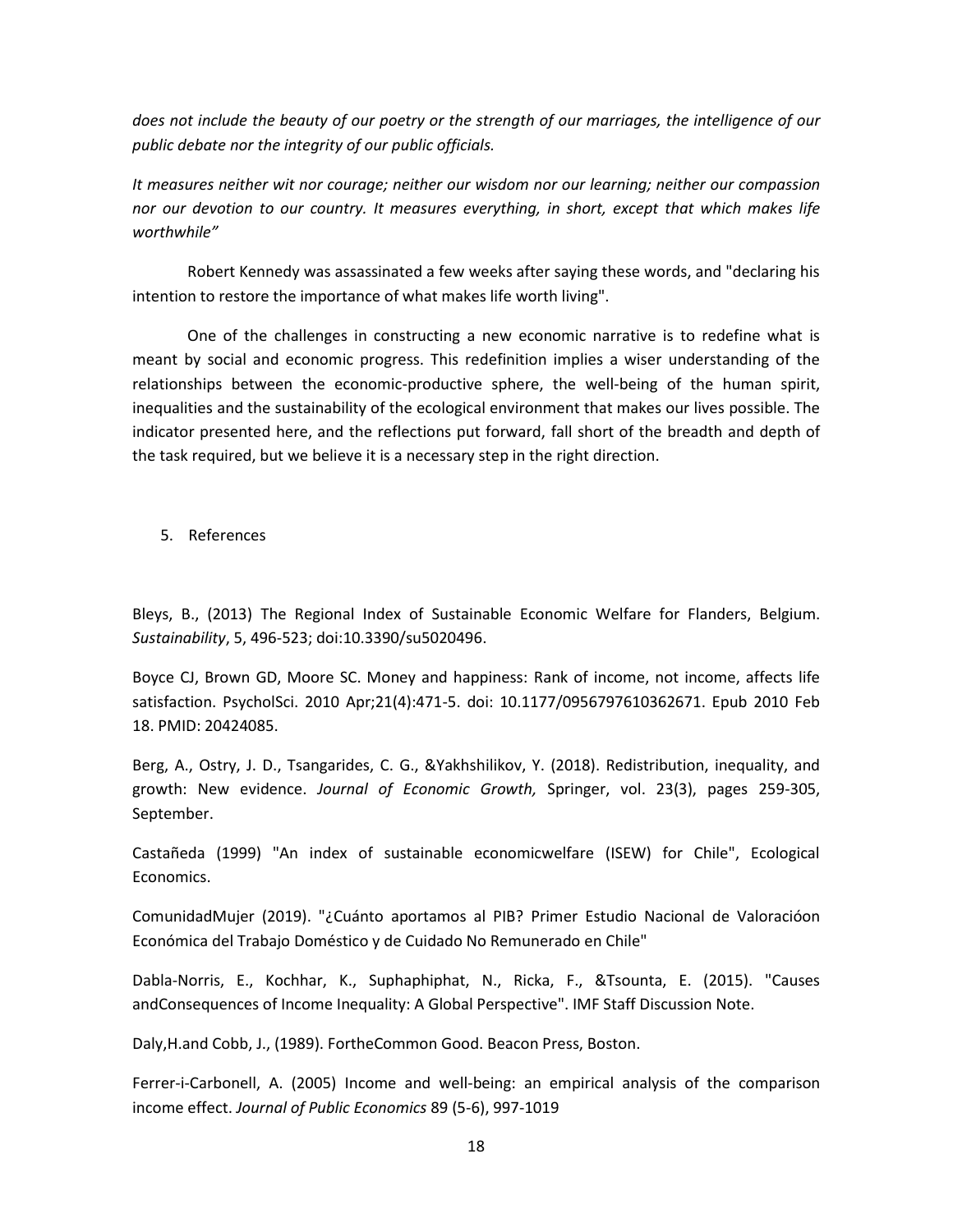Jebb, A., Tay, L., Diener, E & Ooshi, Sh.,(2018) Happiness, income satiation and turning points

Jorratt, M. (2021) "Renta económica, régimen tributario y transparencia fiscal en la minería del cobre en Chiley el Perú", Documentos de Proyectos (LC/TS.2021/52), Santiago, Comisión Económica para América Latina y el Caribe (CEPAL).

Leiva,B., (2020) Natural resource rent allocation, government quality, and concession design: The case of copper in Chile. Resources Policy. Volume 68, October 2020, 101748

López, R. (1994) The Environment as a Factor of Production: The Effects of Economic Growth and Trade Liberalization. *Journal of Environmental Economics and Management*, 1994, vol. 27, issue 2, 163-184

López, Ramón & Schiff, Maurice, 2013. "Interactive dynamics between natural and man-made assets: The impact of external shocks," *Journal of Development Economics*, Elsevier, vol. 104(C), pages 1-15.

López, Ramón (2010). "Sustainable economic development: on the coexistence of resourcedependent and resource-impacting industries," *Environment and Development Economics*, Cambridge University Press, vol. 15(6), pages 687-705, December.

Hammes, J. K. (1985), "Economic rent considerations in international mineral development finance", Finance for the Minerals Industry, C. R. Tinsley y M. E. Emerson, Society for Mining Metallurgy.

Martínez Alier, J. and Roca, J. (2013) Economía ecológica y política Ambiental, 3ª ed. México, FCE

Mardones, C., Muñoz, T. (2017). "Impuesto al CO2 en el sector eléctrico chileno: efectividad y efectos macroeconómicos," *Journal Economía Chilena,* Central Bank of Chile, vol. 20(1), pages 004- 025, April.

Max-Neef, M., (1995)Economic growth and quality oflife: a threshold hypothesis. *Ecological Economics*. 15, 115 – 118.

New Zealand Treasury (2019) "THE WELL BEING BUDGET", https://www.treasury.govt.nz/sites/default/files/2019-05/b19-wellbeing-budget.pdf

Pickett, Kate, and Richard Wilkinson. 2010. The Spirit Level. Harlow, England: Penguin Books.

Posner, S., Costanza, R., (2011) A summary of ISEW and GPI studies at multiple scales and new estimates forBaltimore City, Baltimore County, and the Stateof Maryland. *Ecological Economics*, vol. 70, pages 1972–1980

Pulselli, F.M; Ciampalini, F., Tiezzi, E., Zappia, C., (2006) The index of sustainable economic welfare (ISEW) for a local authority: A case study in Italy. *Ecological Economics*, vol. 60, pages 271-281.